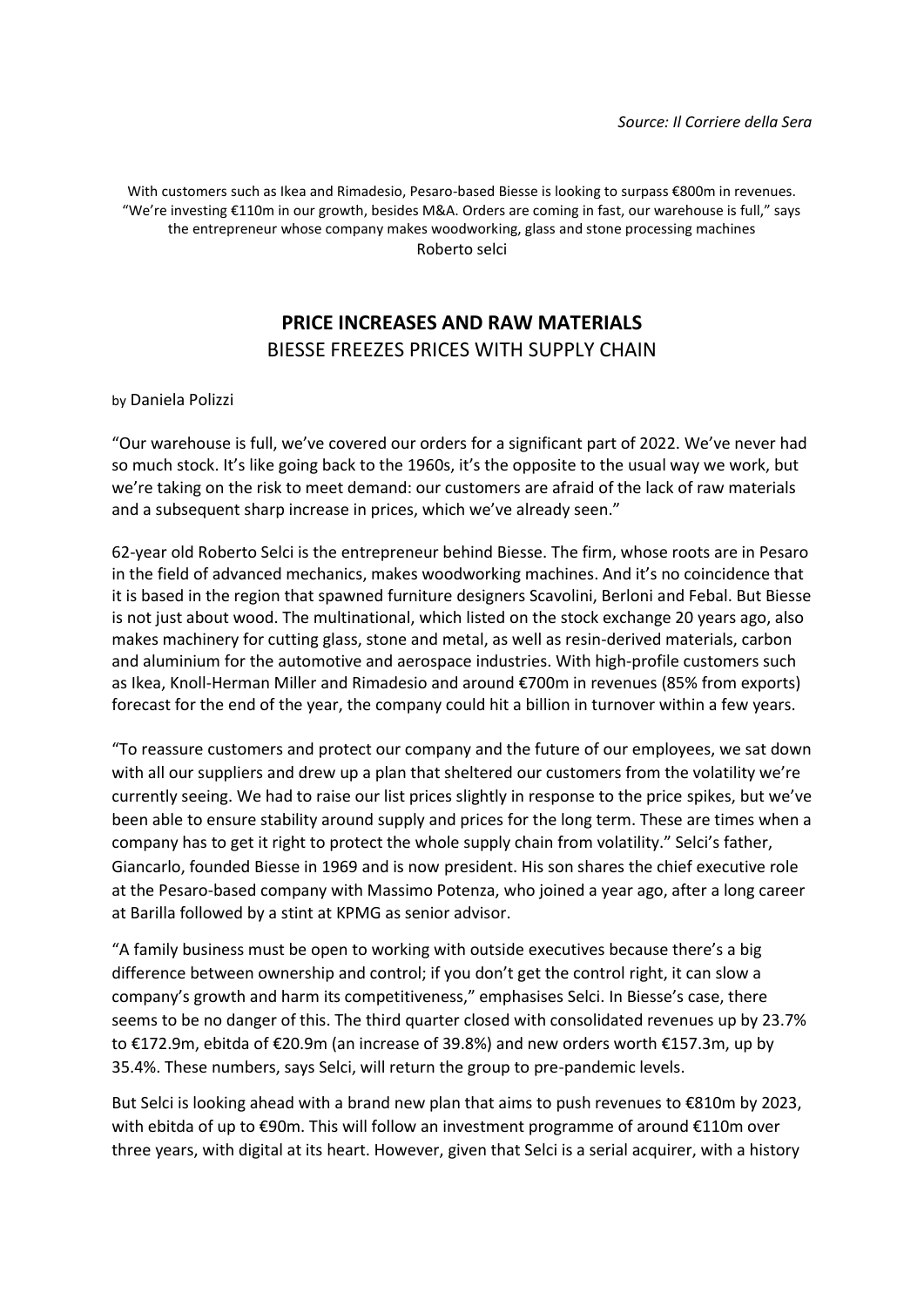of 20 or so deals behind him, these numbers could start to look conservative. "We keep a close eye on the market, size is key – we want to think like a multinational," says the entrepreneur.

### **You've just completed an acquisition, in Italy...**

"We bought Turin-based Forvet Costruzione Macchine Speciali because it's a bit like the Ferrari of glass processing. We invested €41m. Forvet gives us competitive technology in boring and grinding across the whole furniture and furnishings sector – the company can form the basis of a platform for integrated projects for customers. Digital and innovation bring efficiency. Forvet turns over €20m with an ebitda margin of 25%. This is Italian technology that we can take global. The market around the world has gone into overdrive. The woodworking and glass, resin, marble and advanced material processing market is worth €5bn globally."

### **How will you invest the €100m-plus?**

"Digitalising the company will receive the most investment; this will help us to be faster and more competitive and to serve our customers from our 11 Italian plants and the two in India. We're looking to growth but also to ebitda and ebit, which secure a company's future and lay the foundations for development and investment in work. This should never be taken for granted, because entrepreneurs have a social responsibility – they shouldn't leave people out of a job. It's not always easy."

### **What changes would you like to see?**

"Greater collaboration with technical colleges and universities; companies are ready to fund research projects – we're collaborating, for example, with universities in Ancona, Urbino, Rome and Milan. But what's really needed is system-wide intervention, a plan from the government. Something else that is essential is reform that reduces the tax wedge, so our workers get more money and we can be more competitive abroad as a company. We look to giants like Germany's Homag – large groups that are the result of a number of acquisitions and mergers. That's another reason why size is important. The new project we're working on will also move Biesse forward significantly."

## **What project?**

"We've called it 'One company'. It will mean that within two years we are thinking like a multinational. We're redesigning the group, moving away from divisions organised in selfcontained silos and introducing a cross-functional logic to our processes. This will make it easier to implement technology development projects, such as digitalisation. This change will also involve our locations abroad; our objective is to boost our international markets network, with more efficient structures. The reorganisation will also shape our new business strategy to 2023, which is a fundamental transition for the group. At its heart is the development of a product portfolio focused on moving from a standalone offering to a systems-based offering. Future acquisitions will be aimed at developing our Systems offering across all our sectors as well as boosting our product portfolio."

#### **So there are more acquisitions to come...?**

"We're a cash generative business. At the end of this year, we'll have more than €60m at our disposal, net of what we paid for Forvet, and committed credit lines of over €125. We've got the